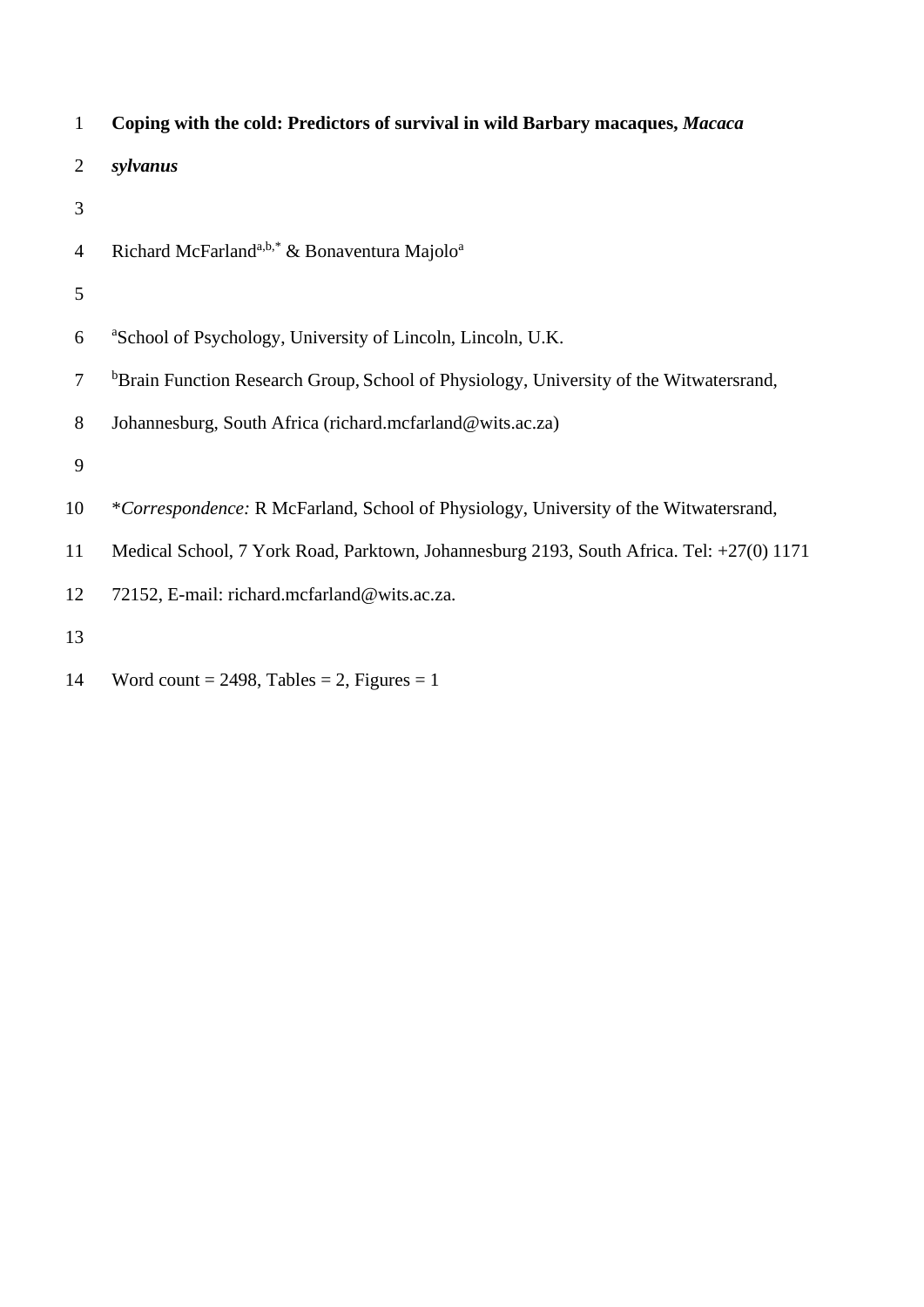We report the death of 30 wild Barbary macaques, living in two groups, during an exceptionally cold and snowy winter in the Middle Atlas Mountains, Morocco. We examined whether an individual's time spent feeding, the quality and number of their social relationships, sex, and rank predicted whether they survived the winter or not. The time an individual spent feeding and the number of social relationships that an individual had in the group were positive and significant predictors of survival. This is the first study to show that the degree of sociality affects an individual's chance of survival following extreme environmental conditions. Our findings support the view that sociality is directly related to an individual's fitness, and that factors promoting the establishment and maintenance of social relationships are favoured by natural selection. 

*Keywords*: Climate change; Feeding; Fitness; Social relationships; Thermoregulation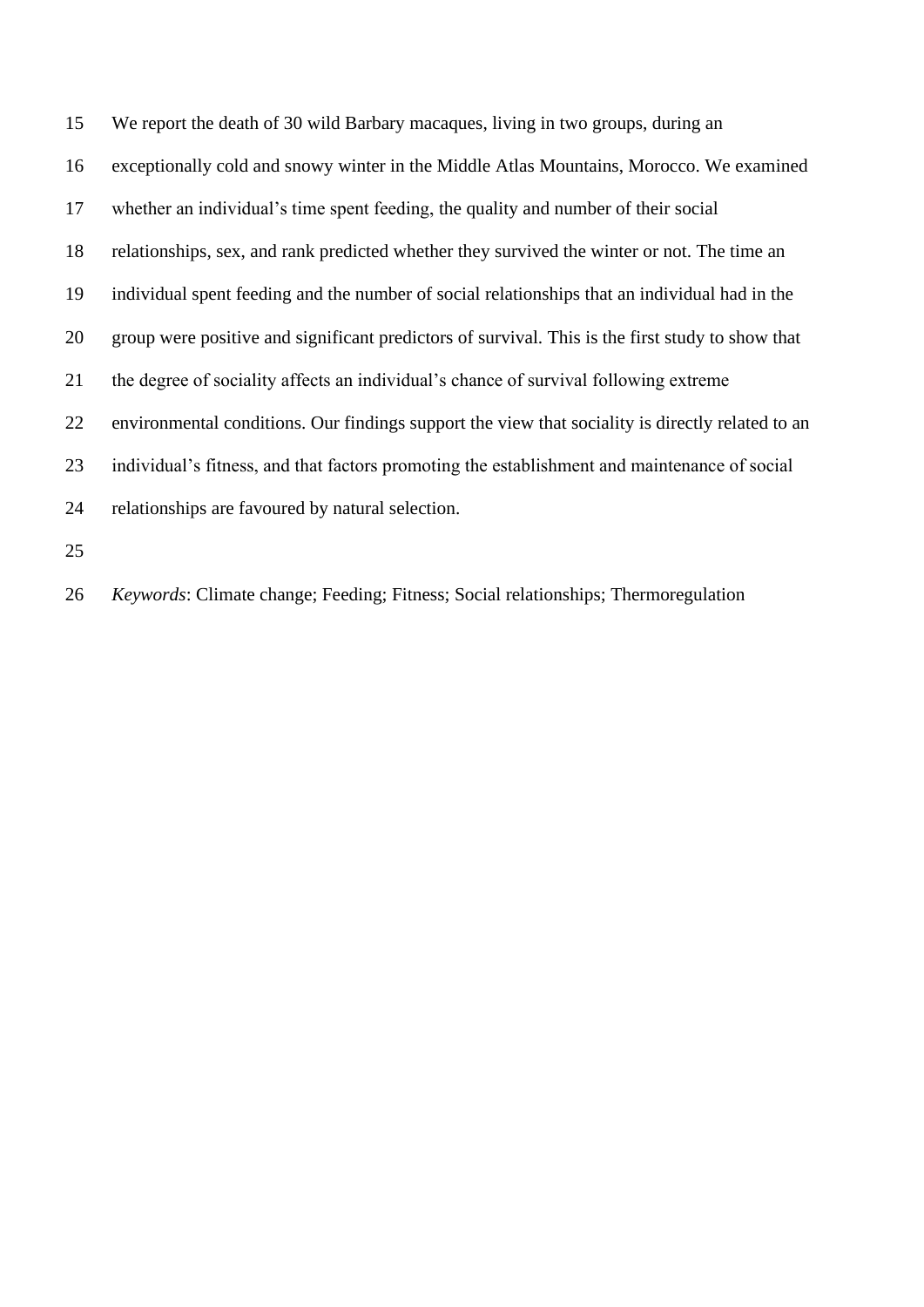#### **Introduction**

 Experiencing extremely cold temperatures over long periods can impose significant energetic costs to mammals. Given that a stable body temperature has to be maintained to avoid hypothermia, an animal's metabolism needs to be increased at cold temperatures by consuming enough food to sustain thermoregulation [1]. Moreover, during cold conditions a diverse range of animal species have been observed to huddle with their con-specifics in order to maintain a stable body temperature [1].

 The strength of social bonds that an individual has with other group members is thought to affect individual fitness [2,3]. However, empirical evidence on the link between sociality and fitness is extremely scarce in the literature. In primates, individuals that share stronger and more stable social relationships tend to have greater infant survival [4,5], a longer life expectancy [6] and sire more offspring [7]. In dolphins, horses and marmots reproductive success has also been linked to the strength of an individual's social relationships [8-10]. No data are currently available on whether sociality affects fitness in response to sudden, extreme changes in ecological conditions that can affect animal survival. These changes can occur naturally but are also increasingly linked to human activity, de-forestation and global warming; all factors forcing animals to inhabit unfavourable habitats [11-13].

 We report the death of 30 wild Barbary macaques living in Morocco, during the 2008- 2009 winter. This was an exceptionally harsh winter (ESM Table 1), with 20-90cm of snow covering the home range of our two study groups continuously from late November 2008 to early March 2009. These deaths were considered to be due to starvation as snow coverage significantly reduced the monkeys' access to food sources.

 We used data collected during the six months preceding the death of our study animals to analyse whether and how ecological and social factors affected the monkeys' survival. We considered an individual's time spent feeding, the number and quality of their social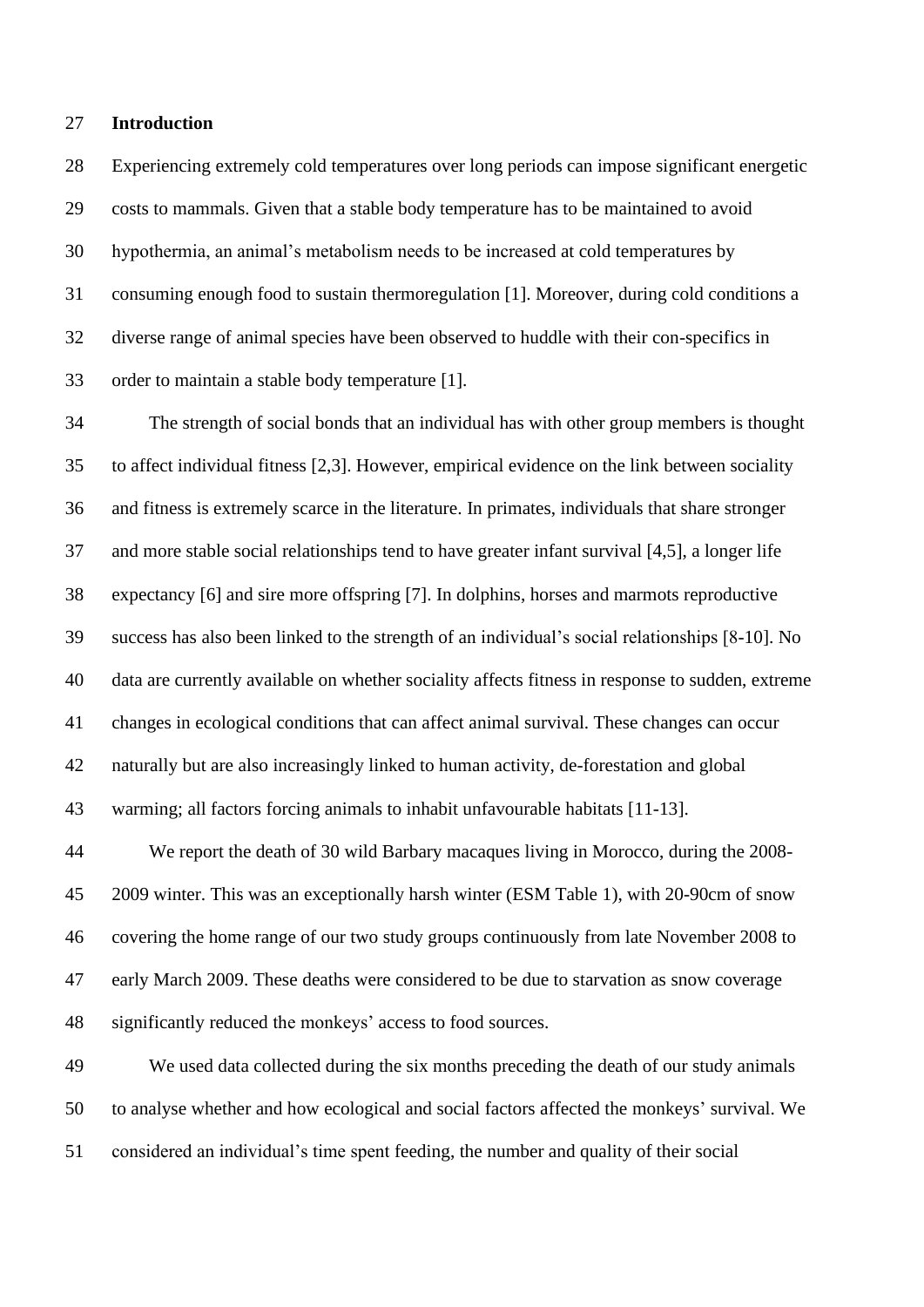relationships, sex, and rank as potential predictors of survival. We predicted that individuals that were more likely to survive the cold winter were: 1) those that spent more time feeding as they would be in better physical conditions, in terms of fat reserves, and more effective at fulfilling the energetic requirements of thermoregulation [1]; 2) those with a higher number, and on average higher quality of social relationships, as they would gain the social benefits of feeding tolerance [14,15] and behavioural thermoregulation (i.e. huddling: [1,16]); 3) females, due to their smaller body mass and energetic demands compared to males [17]; 4) high ranking individuals, who tend to get preferential access to food [18]. 

## **Methods**

 Data presented here were collected between August 2008 and January 2009 on two groups of wild Barbary macaque living in the Middle Atlas Mountains of Morocco. The 30 individuals that died, between December 2008 and January 2009, represented 65% of the animals in the two study groups. Only 17 monkeys survived the 2008-2009 winter, i.e. remained in the group or migrated to a neighbouring group. Detailed methods are provided in the ESM.

 We used *ad libitum,* focal and instantaneous scan sampling techniques [19] to collect data on the five factors analysed as potential predictors of survival: feeding time, number and quality (i.e. composite sociality index: [4]) of social relationships, sex, and rank. We used two binary logistic regressions to test which factors (ESM Table 2) best predicted the probability that an animal would survive the winter. We entered group ID as a control variable in both regressions as group size is known to affect foraging competition [20]. First, we used a 'full-model' approach, by entering all variables together in a single regression, to test their relative effect on survival. Second, we used a backward stepwise regression (based on the -2 log likelihood value and chi-square statistics for each variable: [21]) to determine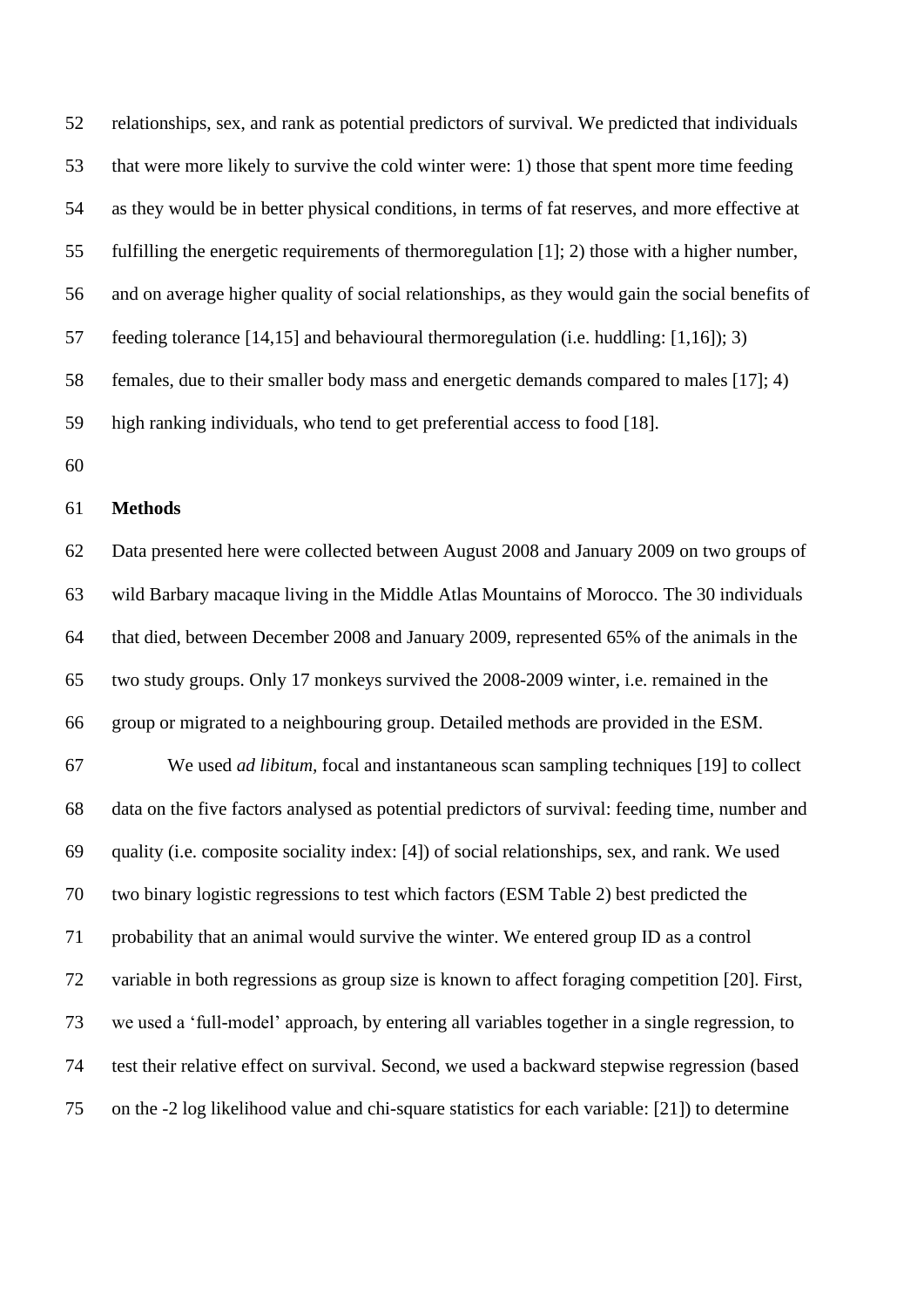which variables best predicted the probability that an individual would survive the winter. All analyses were performed in IBM SPSS Statistics v20.

# **Results**

 Using the 'full model' approach (Table 1) we found that feeding time had a positive and significant effect on survival. The number of social relationships an individual held was 82 positively, but marginally non-significantly correlated with survival. Social relationship quality, sex, rank, and group ID had no significant effects.

 A backward stepwise regression gave us a model (Table 2) with the amount of time spent feeding, the number of social relationships and group ID as the most important predictors of survival. Individuals that spent more time feeding or had more social relationships were more likely to survive (Figure 1). An increase in one social relationship gave a 0.48 increase in the log-odds of survival. A one percent increase in time spent feeding gave a 0.13 increase in the log-odds of survival. Time spent feeding and number of social 90 relationships were themselves negatively correlated (Spearmans rho:  $r_s = -0.46$ ,  $p < 0.001$ ).

# **Discussion**

 We showed that an animal's degree of sociality and the time spent feeding affect their chances of survival following extreme environmental conditions. To our knowledge, this is the first study to show that sociality can affect fitness in response to an unpredictable, short- term environmental event, such as the exceptionally harsh winter experienced by our study animals. This is important, as the scarce evidence on the link between sociality and fitness has so far focused on long-term fitness benefits (e.g. life-time reproductive success: [4-10]). Taken together our study and previous research on this topic support the hypothesis that the capacity to establish and maintain social relationships may have independently evolved in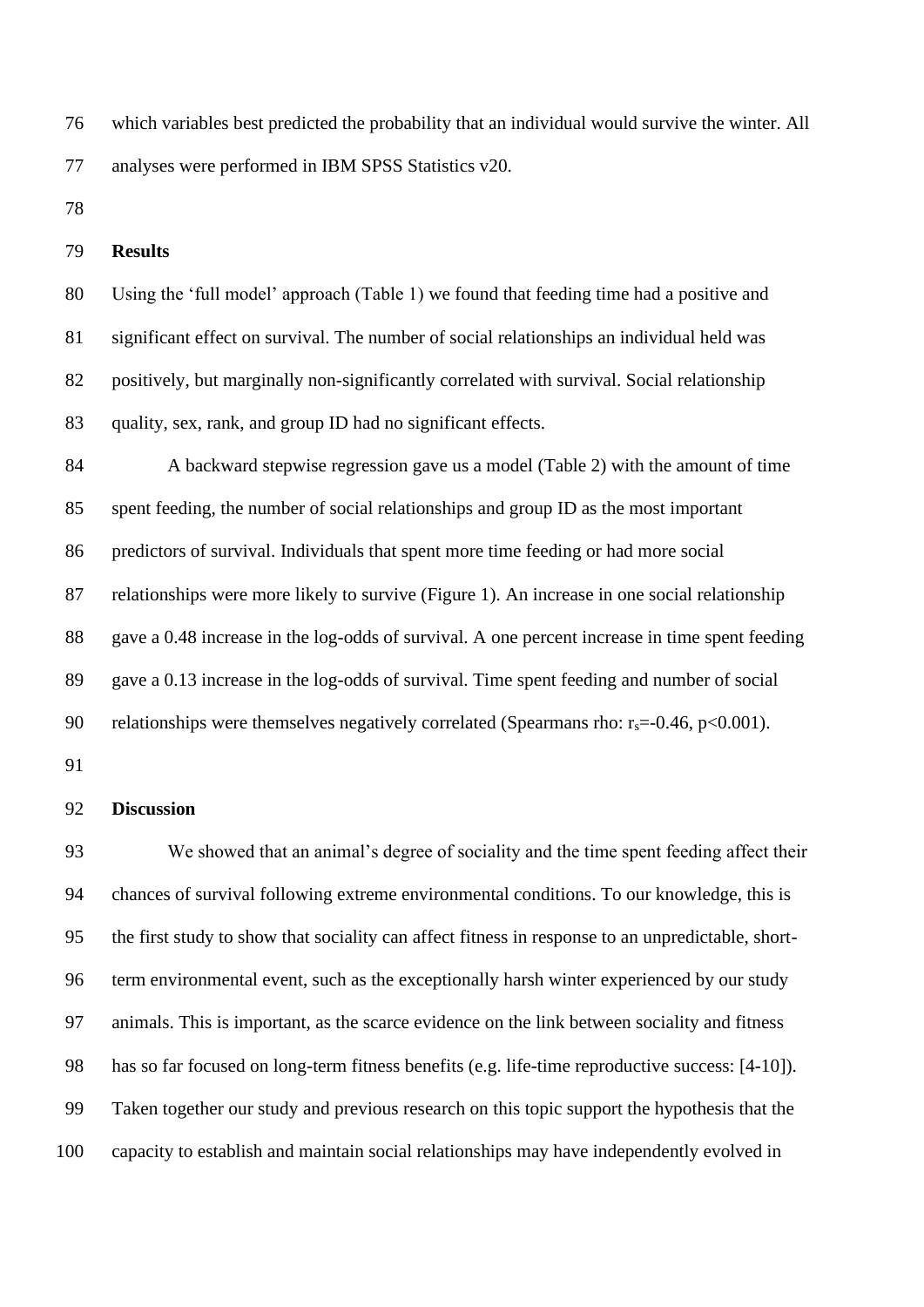different taxa, any time ecological conditions gave fitness benefits to individuals with a stronger network of relationships [3,22,23]. It is important to note that due to the opportunistic nature of this study (i.e. we observed an extremely rare and unexpected event), interpretation of our results is difficult as our hypotheses were based on post-hoc predictions. We found a significant positive effect of the amount of time spent feeding on an individual's probability of survival. Individuals that spent more time feeding were more likely to fulfil their energetic requirements for thermoregulation in the cold [1]; congruent with optimal foraging theory [24] and the positive relationship between increased energy intake and survival observed in animals [25,26]. Previous studies testing the relationship between inclusive fitness and sociality [4-10] have used measures of relationship quality, rather than the number of social relationships, to analyse the strength of an individual's social network. In our study, we tested the effect of both measures of sociality. We provide evidence that it is the quantity and not the quality of these relationships that predicts an animal's survival. We predicted that individuals with a higher degree of sociality would be more likely to survive as they would gain the social benefits of feeding tolerance. In support of this prediction we found that both the number of social relationships and time spent feeding were positively correlated with survival. These variables were themselves negatively correlated. This suggests that the increased feeding tolerance resulting from a larger network of social relationships favours more efficient foraging, enabling individuals to devote less time and energy to foraging (and potential associated aggression) and thus improves their chances of survival. These findings are consistent with evidence that social bonds promote foraging tolerance [14,15] which, in turn, can impact on an individual's time budget and survival [23,27].

 We also predicted that having more and higher quality social relationships would impact on an individual's ability to thermoregulate via huddling. During the night, Japanese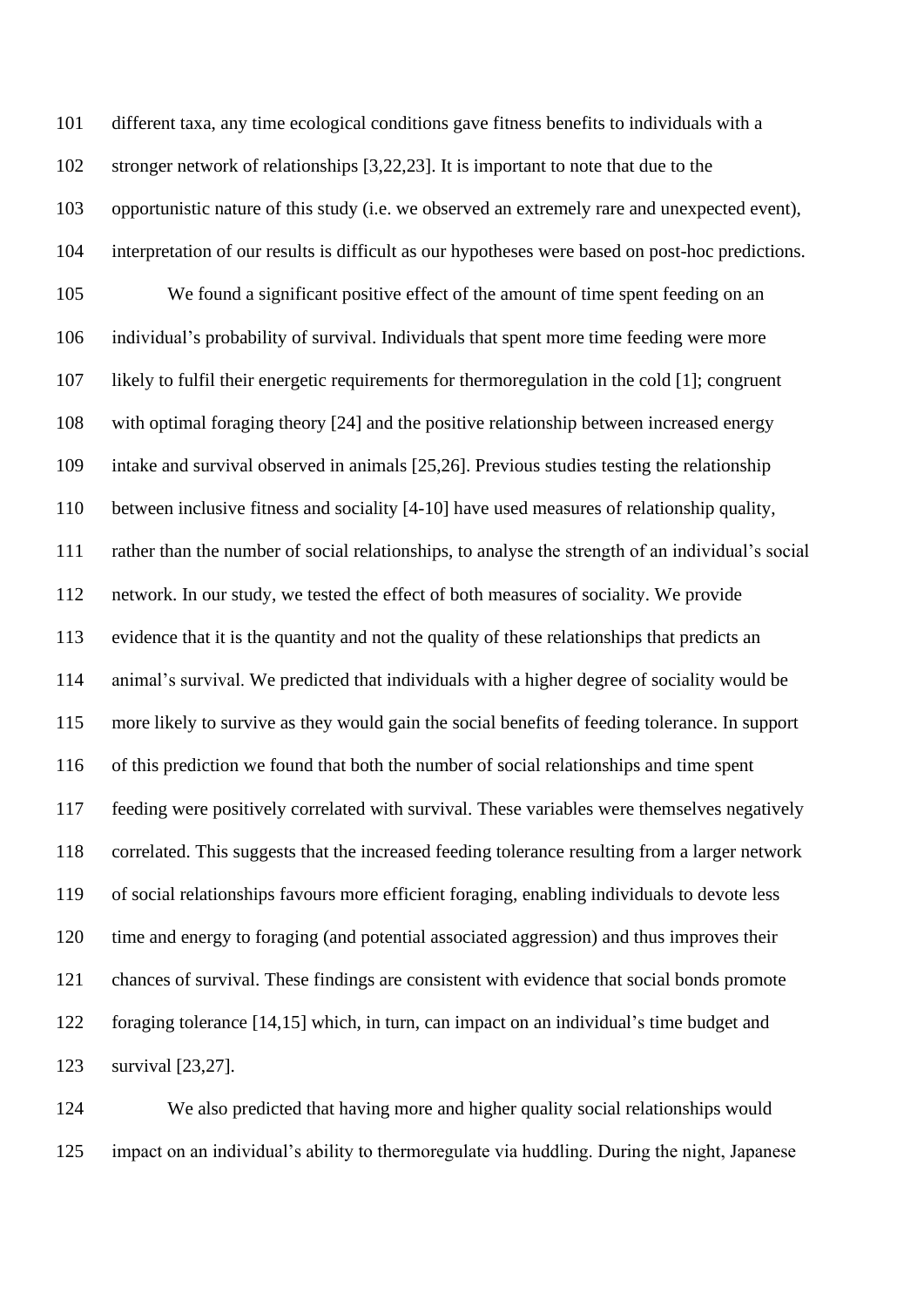macaques have been observed to huddle more frequently with kin and familiar social partners [28], and as temperatures get colder, the size of their huddling clusters increase [14]. We did not collected data on the time individuals spent in contact with their conspecifics at night, so we could not directly test the link between survival and the amount of time an individual spent huddling at night [28]. However, our results suggest that individuals with more social relationships may have had more opportunities to gain access to these huddling groups, making it easier for them to preserve energy in cold periods. Finally, the absence of a relationship between rank or sex with survival suggests that females and high ranking individuals did not significantly benefit from, respectively, their reduced energetic demands or increased social power [17,18].

 Global climate change poses a serious and imminent threat to our planet's biodiversity [29,30], particularly to those species which are unable to migrate to more favourable climates. If animals are forced to live in habitats for which they have limited physiological and behavioural adaptive responses, as is the case of the Barbary macaque [31], this may disrupt their behaviour and have negative consequences for their reproduction and survival. A harsh winter can pose similar ecological pressure on animals as a human induced change in their habitat (e.g. a new ecological barrier due to logging). Our findings highlight that sociality affects how animals respond to short-term changes and that social factors should be taken into account when assessing the viability of a population and for effective conservation plans.

### **Acknowledgements**

 We would like to thank Mohamed Qarro, Chris Young, Laëtitia Maréchal, Pawel Fedurek and Paolo Piedimonte for their assistance in this study. We are grateful to the Haut Commissariat des Eaux et Forêts et à la Lutte Contre la Désertification of Morocco for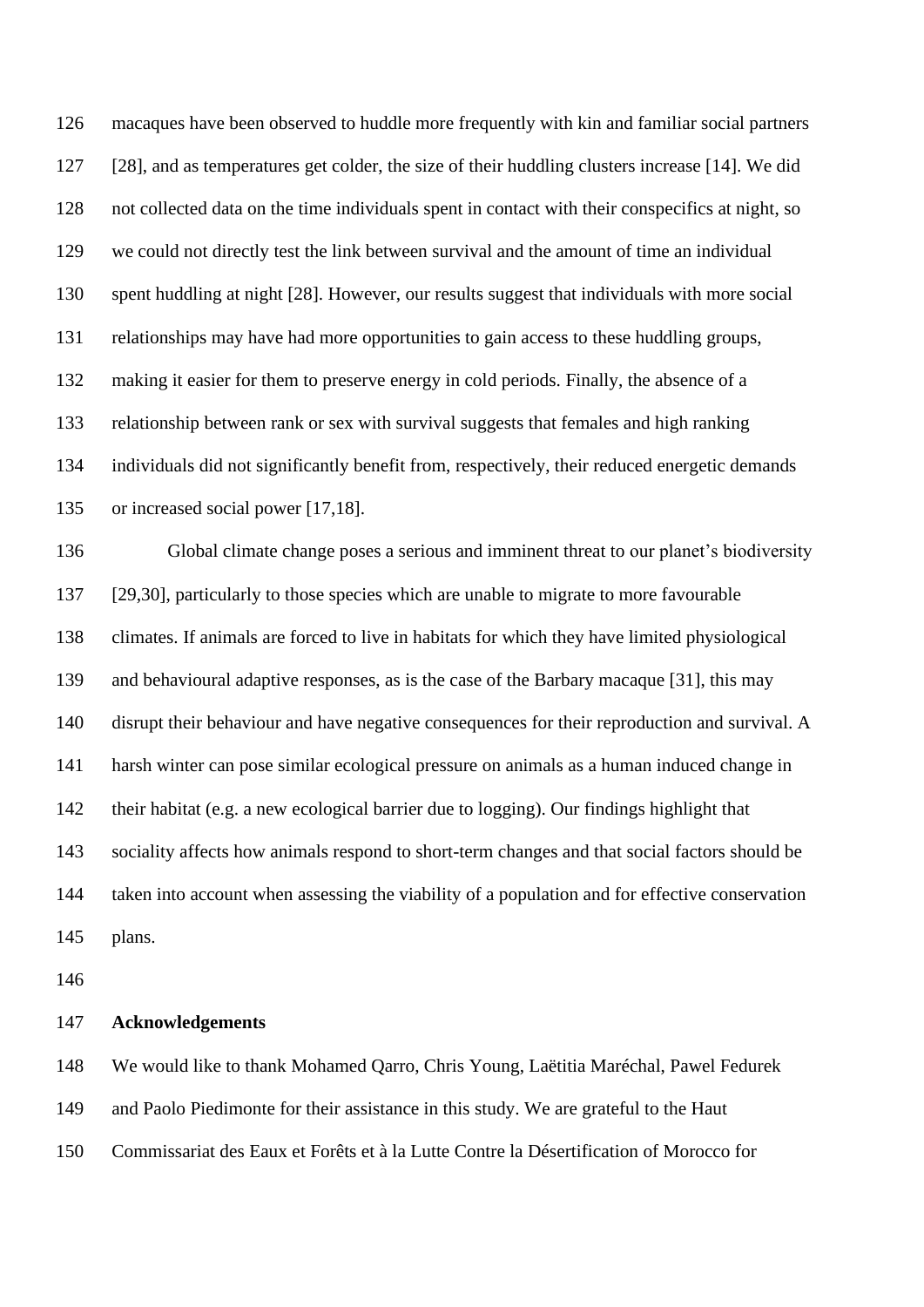research permission. We thank Harry Marshall and two anonymous reviewers for useful

comments that significantly improved our manuscript.

# **References**

- 1.Satinoff, E. 2011 Behavioral thermoregulation in the cold. *Comprehensive Physiology* **14**, 481–505.
- 2.Cacioppo, J. T., Ernst, J. M., Burleson, M. H., McClintock, M. K., Malarkey, W. B. et al.
- 2000 Lonely traits and concomitant physiological processes: the MacArthur social
- neuroscience studies.*Int. J. Psychophysiol.* **35**, 143-154.
- 3.Silk J. B. 2007 The adaptive value of sociality in mammalian groups. *Phil. Trans. R. Soc. B*
- **362**, 539–559.
- 4.Silk, J. B., Alberts, S. C. & Altmann, J. 2003 Social bonds of female baboons enhance
- infant survival. *Science* **302**(5648), 1231-1234.
- 5.Silk, J. B., Beehner, J. C., Bergman, T. J., Crockford, C., Engh, A. L. et al. 2009 The
- benefits of social capital: close social bonds among female baboons enhance offspring
- survival. *Proc. Roy. Soc. B* **276**, 3099-3104.
- 6.Silk, J. B., Beehner, J. C., Bergman, T. J., Crockford, C., Engh, A. L. et al. 2010 Female
- chacma baboons form strong, equitable, and enduring social bonds. *Behav. Ecol. Sociobiol.*
- **64**, 1733-1747.
- 7.Shülke, O., Bhagavatula, J., Vigilant, L. & Ostner, J. 2010 Social bonds enhance
- reproductive success in male macaques. *Curr. Biol.* **20**, 2207-2210.
- 8.Frère, C. H., Krützen, M., Mann, J., Connor, R. C., Bejder, L. & Sherwin, W. B. 2010
- Social and genetic interactions drive fitness variation in a free-living dolphin
- population. *Proc. Nat. Acad. Sci.* **107**(46), 19949-19954.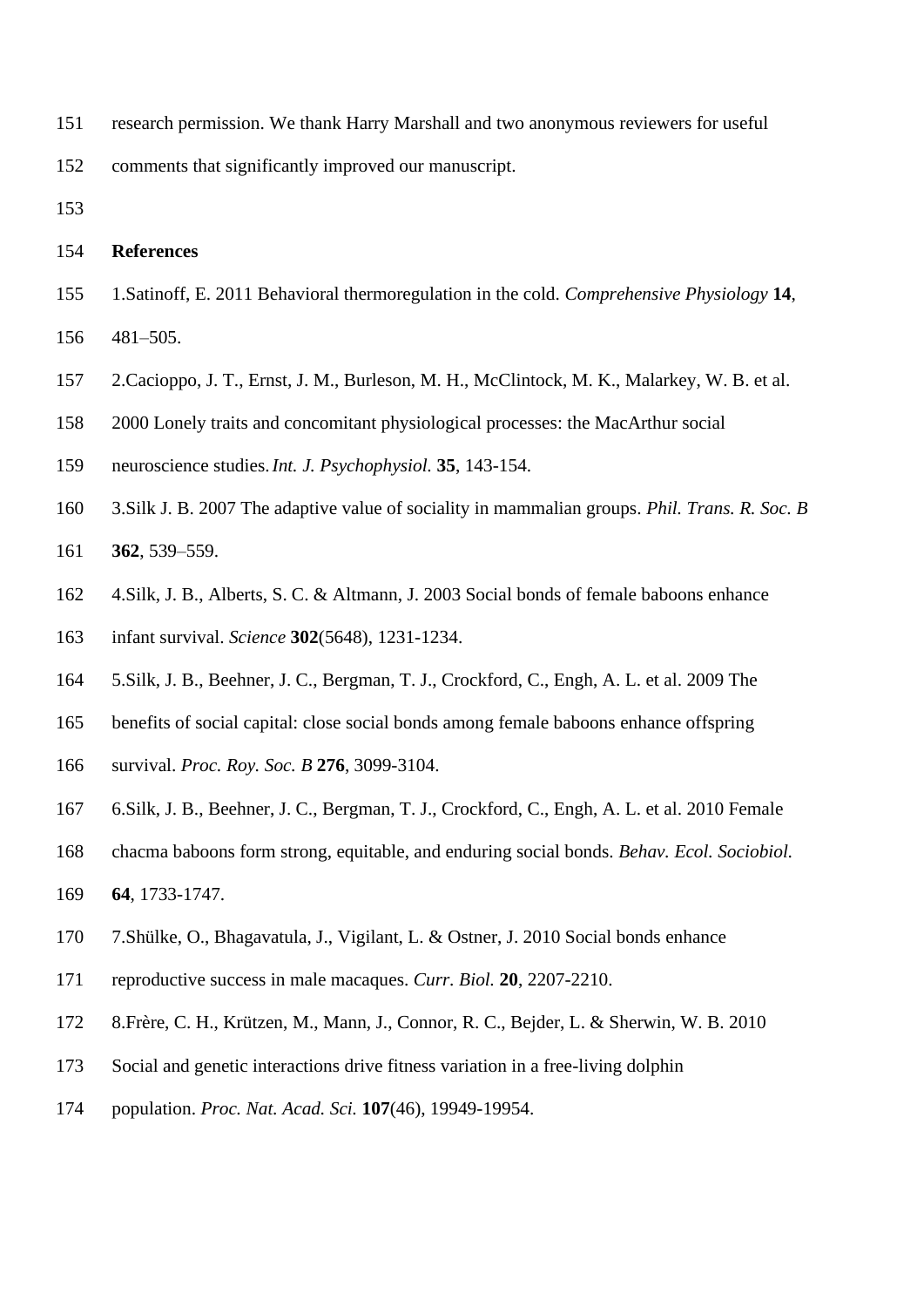- 9.Cameron, E. Z., Setsaas, T. H. & Linklater, W. L. 2009 Social bonds between unrelated
- females increase reproductive success in feral horses. *Proc. Nat. Acad. Sci.* **106**, 13850- 13853.
- 10.Armitage, K. B. & Schwartz, O. A. 2000 Social enhancement of fitness in yellow-bellied
- marmots. *Proc. Nat. Acad. Sci.* **97(**22), 12149-12152.
- 11.Schaffner, C. M., Rebecchini, L., Ramos-Fernandez, G. Vick, L. G. & Aureli, F. 2012
- Spider monkeys (*Ateles geoffroyi yucatenensis*) cope with the negative consequences of
- hurricanes through changes in diet, activity budget, and fission–fusion dynamics. *Int. J.*
- *Primatol*. **33**, 922–936.
- 12.McCarty, J. P. 2001 Ecological consequences of recent climate change. *Conserv. Biol*. **15**,
- 320-331.
- 13.Walther, G., Post, E., Convey, P., Menzel, A., Parmesan, C., et al. 2002 Ecological
- responses to recent climate change. *Nature* **416**, 389-395.
- 14.Barrett, L., Henzi, S. P., Weingrill, T., Lycett, J. E. & Hill, R. A. 1999 Market forces
- predict grooming reciprocity in female baboons. *Proc. Roy. Soc. B* **266**, 665-670.
- 15.Fruteau, C., Voelkl, B., van Damme, E. & Noë, R. 2009 Supply and demand determine the
- market value of food providers in wild vervet monkeys. *Proc. Nat. Acad. Sci.* **106**, 12007-
- 12012.
- 16.Takahashi, H. 1997 Huddling relationships in night sleeping groups among wild Japanese
- macaques in Kinkazan Island during winter. *Primates* **38**, 57-68.
- 17.Key, C. & Ross, C. 1999 Sex differences in energy expenditure in non-human primates.
- *Proc. Roy. Soc. B* **266**, 2479-2485.
- 18.Majolo, B., Lehmann, J., de Bortoli Vizioli, A. & Schino, G. 2012 Fitness-related beneftis
- of dominance in primates. *Am. J. Phys. Anthropol.* **147**, 652-660.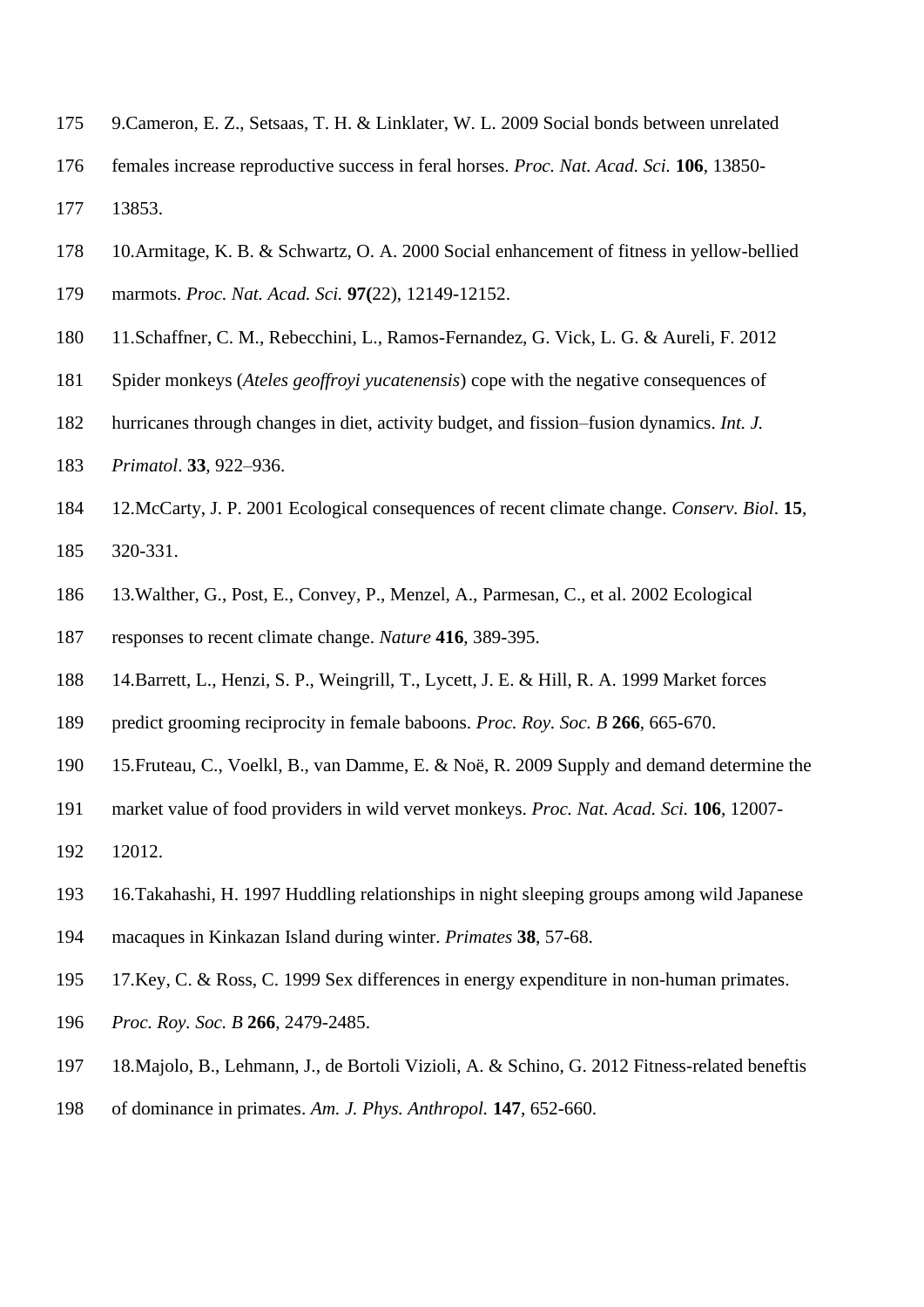- 19.Altmann, J. 1974 Observational study of behavior: Sampling methods. *Behaviour* **49**(3), 227-267.
- 20.van Schaik, C. P. 1989 *The ecology of social relationships amongst female primates*. In
- Comparative socioecology: The behavioral ecology of humans and other mammals (eds. V.
- Standen & R. A. Foley), pp. 195-218. Oxford: Blackwell.
- 21.Norusis, M. J. 2005 SPSS Advanced statistical procedures companion. Prentice Hall.
- 22.Shultz, S. & Dunbar, R. I. M. 2010 Social bonds in birds are associated with brain size and
- contingent on the correlated evolution of life‐history and increased parental investment. *Biol.*
- *J. Linn. Soc.* **100**, 111-123.
- 23.Marshall, H. H., Carter, A. J., Rowcliffe, M. & Cowlishaw, G. 2012 Linking social
- foraging behaviour with individual time budgets and emergent group-level phenomena. *Anim.*
- *Behav.* **84,** 1295-1305.
- 24.Stephens, D. W. & Krebs, J. R. 1987 *Foraging theory*. UK: Princeton University Press.
- 25.Ritchie, M. E. 1990 Optimal foraging and fitness in Columbian ground
- squirrels. *Oecologia* **82**(1), 56-67.
- 26.Sansom, A., Lind, J. & Cresswell, W. 2009 Individual behavior and survival: the roles of
- predator avoidance, foraging success, and vigilance. *Behav. Ecol.* **20**(6), 1168-1174.
- 27.Dunbar, R. I. M., Korstjens, A. H. & Lehmann, J. 2009 Time as an ecological constraint.
- *Biol. Rev.* **84**, 413-429.
- 28.Wada, K., Tokida, E. & Ogawa, H. 2007 The influence of snowfall, temperature and
- social relationships on sleeping clusters of Japanese monkeys during winter in Shiga
- Heights. *Primates* **48**(2), 130-139.
- 29.Thomas, C. D., Cameron, A., Green, R. E., Bakkenes, M., Beaumont, L. J., et al. 2004
- Extinction risk from climate change. *Nature* **427**, 145-148.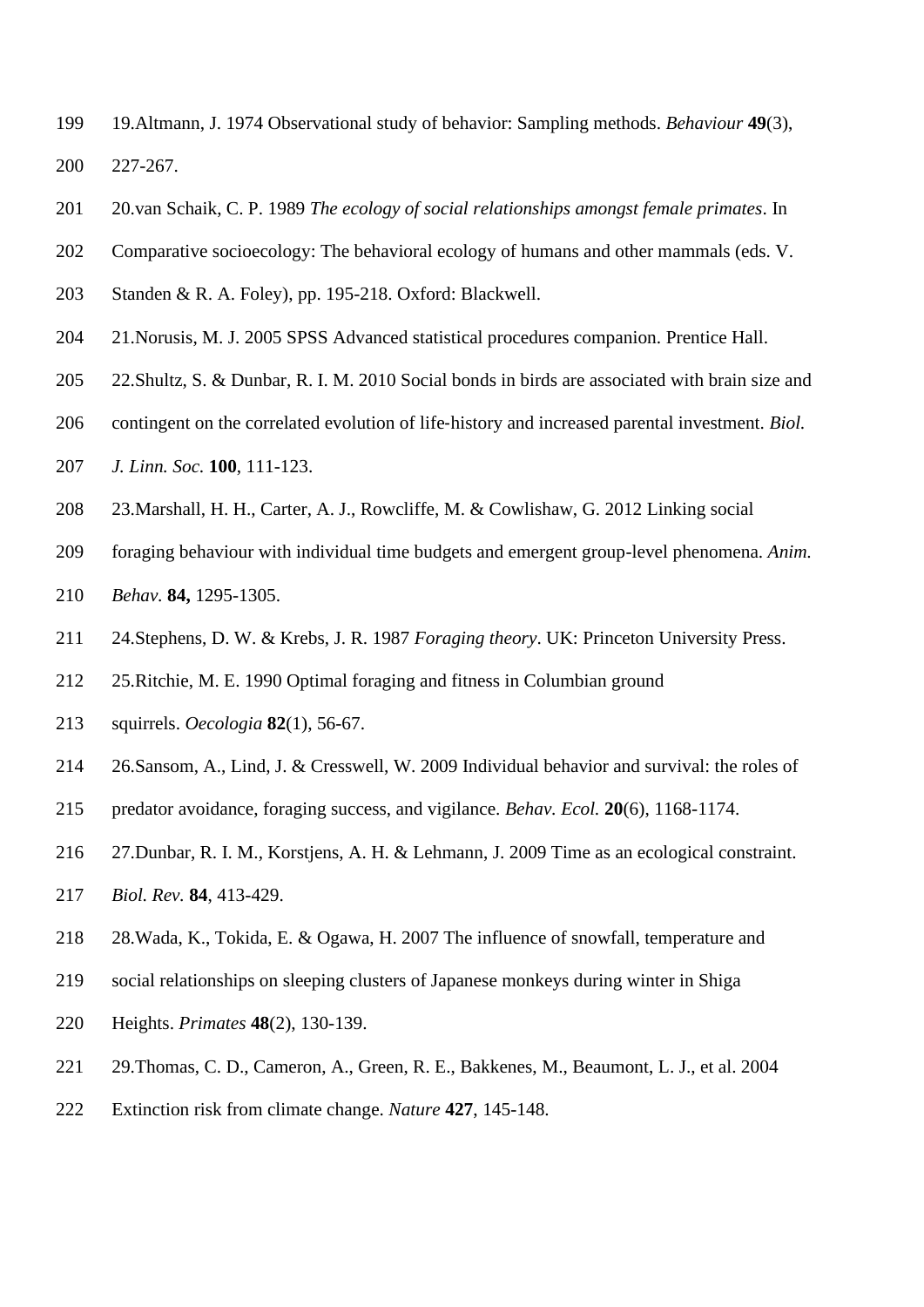- 30.Travis, J. M. J. 2003 Climate change and habitat destruction: a deadly anthropogenic
- cocktail. *Proc. R. Soc. Lond. B* **270**, 467-473.
- 31.Fooden, J. 2007 Systematic review of the Barbary macaque, *Macaca sylvanus* (linnaeus,
- 1758). *Fieldiana Zoology* **113**, 1-60.
- 
- **Figure 1 –** Mean±SD time spent feeding (left) and number of social relationships held (right)
- by survivors (white bars) and non-survivors (grey bars)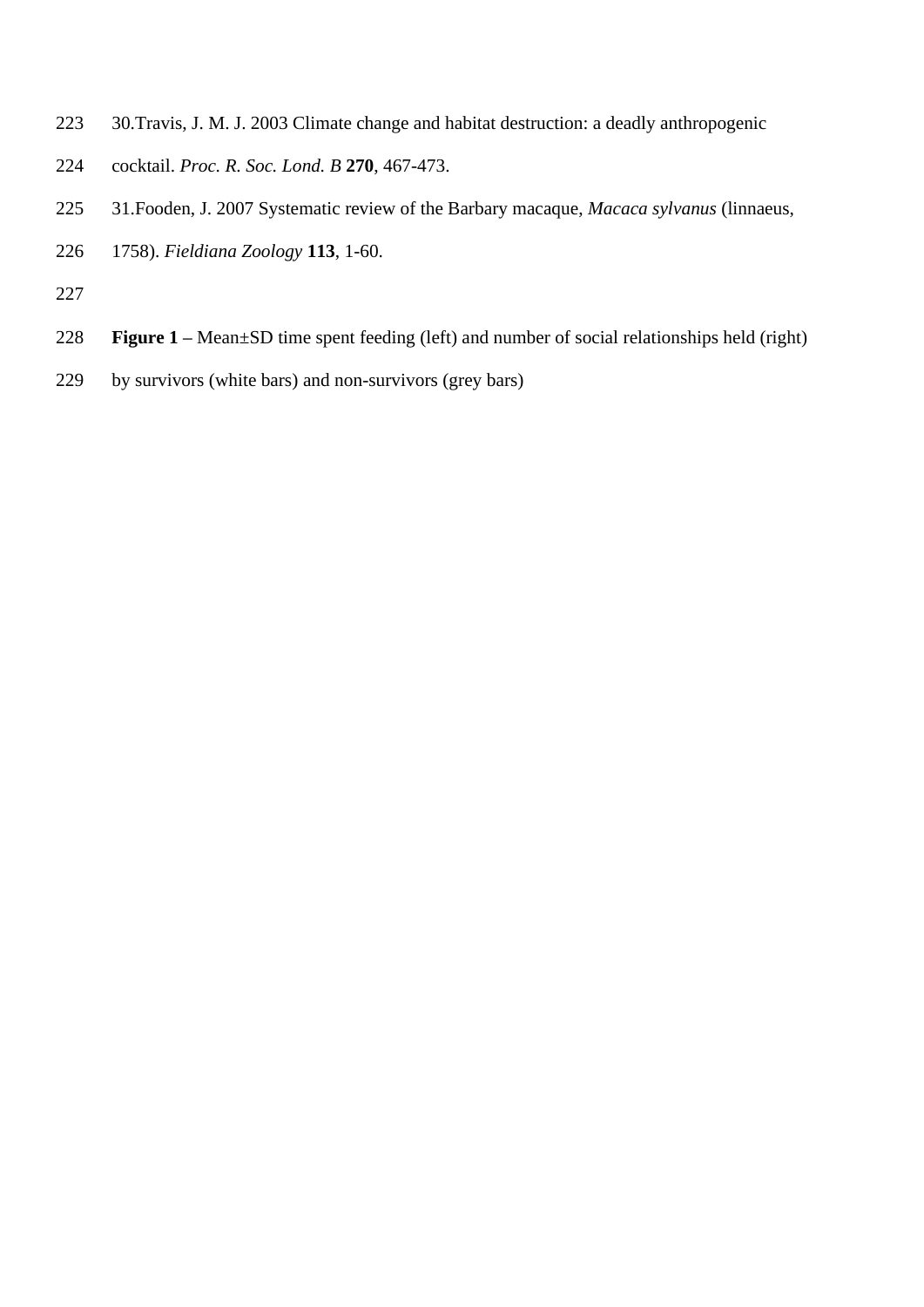| <b>Variable</b>                 | Co-efficient $\pm$ SE <i>Wald</i> ( $X^2$ ) |      | $2\mathbf{F}$ |
|---------------------------------|---------------------------------------------|------|---------------|
| Feeding time                    | $0.11 \pm 0.05$                             | 4.36 | 0.04<br>232   |
| Number of social relationships  | $0.42 + 0.23$                               | 3.28 | 0.07          |
| Quality of social relationships | $0.11 + 1.18$                               | 0.01 | 233           |
| Sex                             | $-0.18 \pm 1.23$                            | 0.02 | 9.88          |
| Rank                            | $0.04 \pm 0.08$                             | 0.30 | 0.58<br>235   |
| Group ID                        | $1.86 \pm 2.14$                             | 0.76 | 0.39          |

230 **Table 1** – Logistic regression results using the full model approach (N=47)